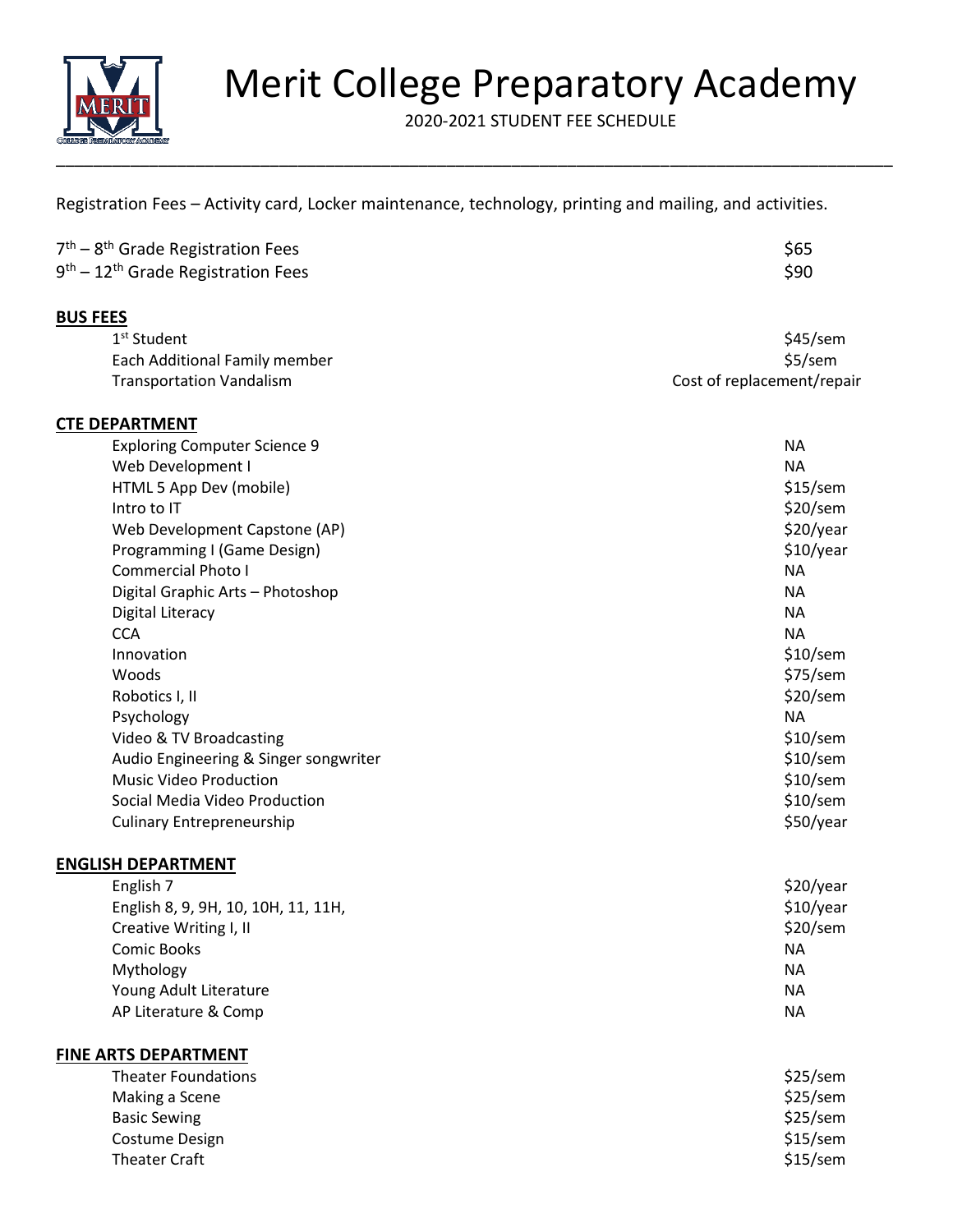| <b>Musical Performance</b>               | \$50/sem   |
|------------------------------------------|------------|
| Dance I, II, III                         | \$15/year  |
| <b>Beginning Ballroom</b>                | $$15$ /sem |
| <b>Ballroom II</b>                       | \$75/year  |
| Hip Hop                                  | $$15$ /sem |
| Dance Company                            | \$355/year |
| Glee                                     | \$40/year  |
| Glee Spirit Pack                         | \$35       |
| Roots Band                               | <b>NA</b>  |
| Jazz Band                                | $$20$ /sem |
| Guitar I, II                             | $$40$ /sem |
| Ukulele I, II                            | \$40/sem   |
| Band I                                   | \$80/year  |
| Intermediate Orchestra                   | \$80/year  |
| <b>Advanced Orchestra</b>                | \$80/year  |
| Art Exploration                          | <b>NA</b>  |
| Ceramics                                 | \$25/sem   |
| 3D Design                                | \$25/sem   |
| Art Foundations I, II                    | \$25/sem   |
| Drawing I, II                            | \$25/sem   |
| <b>Theater Sweatshirt</b>                | \$30/year  |
|                                          |            |
| <b>HEALTH/PE DEPARTMENT</b>              |            |
| Individual Lifetime Activities           | $$30$ /sem |
| <b>PE 7/8</b>                            | <b>NA</b>  |
| <b>Participation Skills</b>              | <b>NA</b>  |
| Weights & Conditioning                   | $$10$ /sem |
| Fitness for Life                         | <b>NA</b>  |
| Health 7, 9                              | <b>NA</b>  |
| Locker Rental (optional)                 | $$10$ /sem |
| PE Shirt (optional)                      | \$10       |
|                                          |            |
| <b>HISTORY DEPARTMENT</b>                |            |
| Utah Studies 7                           | \$7/sem    |
| U.S. History 8                           | \$7/year   |
| U.S. History II 11                       | <b>NA</b>  |
| <b>Early American Wars</b>               | <b>NA</b>  |
| Contemporary American Wars & Terrorism   | <b>NA</b>  |
| U.S. Government                          | <b>NA</b>  |
| <b>Comparative Government</b>            | <b>NA</b>  |
| <b>World Civilizations 10</b>            | <b>NA</b>  |
| Geography 9                              | <b>NA</b>  |
| Sociology 9-12                           | <b>NA</b>  |
|                                          |            |
| <b>MATH DEPARTMENT</b>                   |            |
| Intermediate Math I, II                  | \$5/year   |
| Secondary Math I, IH, II, IIH, III, IIIH | \$5/year   |
| Math Intervention                        | \$5/year   |
| <b>College Prep</b>                      | \$5/year   |
| Financial Literature 11                  | <b>NA</b>  |
| <b>AP Calculus</b>                       | \$60/year  |
|                                          |            |

## **SCIENCE DEPARTMENT**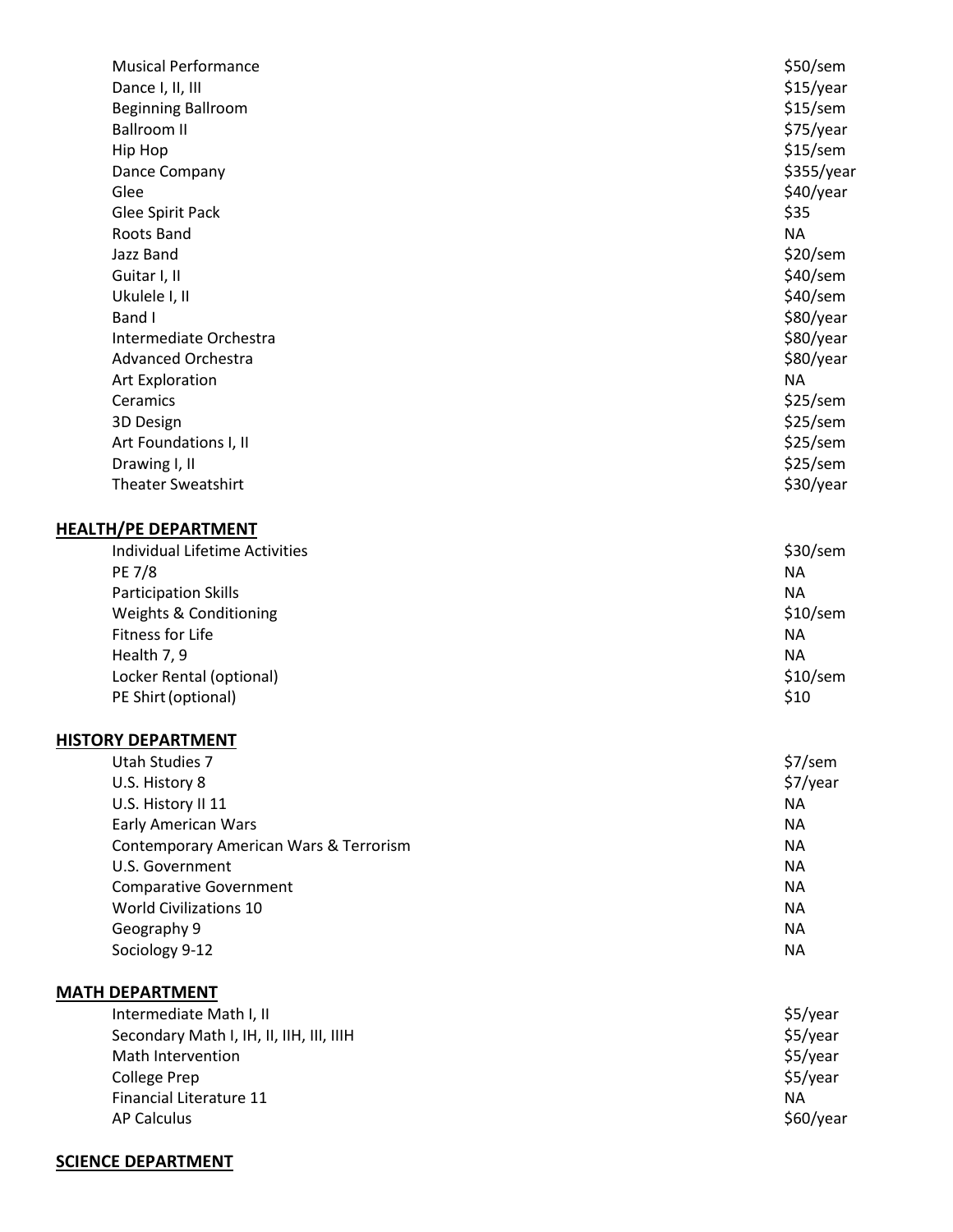| Science 7                                                             | \$15/year               |
|-----------------------------------------------------------------------|-------------------------|
| Science 8                                                             | \$20/year               |
| Biology                                                               | \$25/year               |
| Chemistry (10-12)                                                     | \$25/year               |
| Earth Systems 9                                                       | \$20/year               |
| Investigation Science/Demo                                            | \$25/sem                |
| <b>Wilderness Survival</b>                                            | \$40/sem                |
| Wildlife Biology                                                      | \$25/sem                |
| Physics 10/11                                                         | \$25/year               |
| <b>AP Physics</b>                                                     | \$60/year               |
| Astronomy (9-12)                                                      | \$15/sem                |
| Engineering Tech (7-8)                                                | \$25/sem                |
| <b>Exploring Tech</b>                                                 | <b>NA</b>               |
| Human Physiology                                                      | \$25/sem                |
| <b>WORLD LANGUAGES DEPARTMENT</b>                                     |                         |
| Spanish I, II, III                                                    | \$10/year               |
| German I, II                                                          | \$10/year               |
| <b>EXTRA-CURRICULAR</b>                                               |                         |
| <b>Boys Baseball</b>                                                  | \$225                   |
| <b>Boys Basketball</b>                                                | \$225                   |
| <b>Girls Basketball</b>                                               | \$225                   |
| Cheer                                                                 | \$145                   |
| Cheer Uniform                                                         | \$210                   |
| Cheer Spirit Pack                                                     | \$434                   |
| <b>Cross Country</b>                                                  | \$100                   |
| <b>Boys Soccer</b>                                                    | \$225                   |
| <b>Girls Soccer</b>                                                   | \$225                   |
| Volleyball                                                            | \$225                   |
| Uniform Replacement Fee                                               | \$100                   |
| <b>Laundering Fee</b>                                                 | \$30                    |
| <b>Athletic/Spirit Packs</b>                                          | \$75                    |
| <b>MISC CLASSES</b>                                                   |                         |
| <b>ASK</b>                                                            | $$10$ /sem              |
| Yearbook                                                              | <b>NA</b>               |
| <b>Student Council</b>                                                | \$15/year               |
| <b>Student Council Jacket</b>                                         | \$50/jacket<br>\$20/sem |
| <b>Game Theory</b>                                                    | <b>NA</b>               |
| <b>ELD</b>                                                            |                         |
| <b>CLUBS</b>                                                          |                         |
| National Junior Honor Society - Food for induction/closing ceremonies | \$10/member             |
| National Junior Honor Society (senior) - Food, graduation medallions  | \$15/member             |
| <b>TSA Club</b>                                                       | \$90/member             |
| National Art Honor Society                                            | \$5/member              |
| National Junior Art Honor Society                                     | \$5/member              |
| eSports Club                                                          | \$75/year               |
| <b>Gaming Club</b>                                                    | \$5/year                |
|                                                                       |                         |

# **MISCELLANEOUS FEES**

Class Change Fee **\$5/per request**